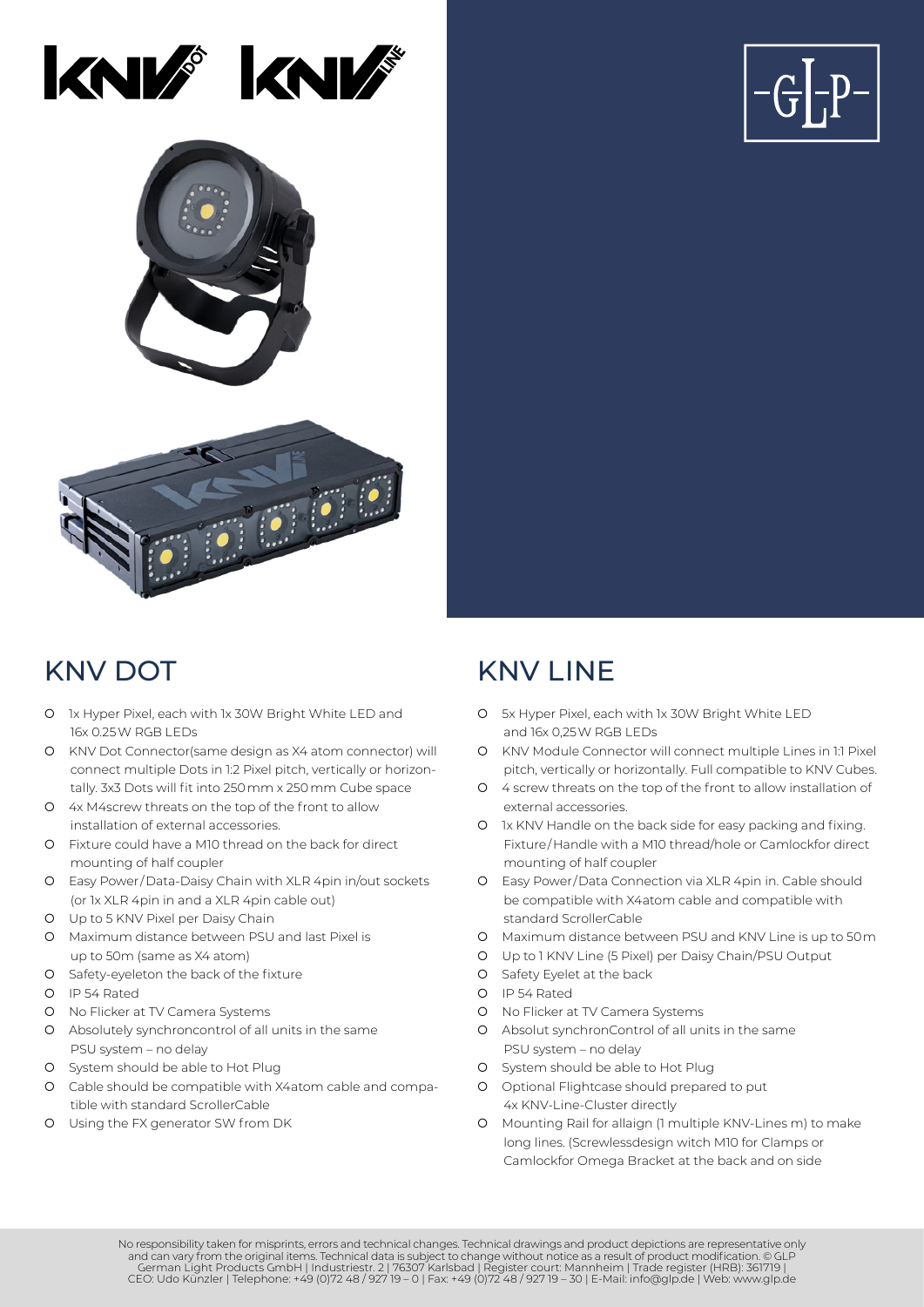## Technical Data (1/2)

#### **LIGHT SOURCE**

Light Source Type

Light Source Power

Light Source Lifetime LED refresh rate

#### 1x RGB Pixel (each 16 x 0.25W) 1x White Pixel (each 1 x 30W) Dot: 34 W Line: 170 W 50,000 h (L70) 9,600 Hz (White LED) 38,400 Hz (RGB LED)

### **OPTICAL SYSTEM**

Total Output Output Angle

up to 2,200 lm 60° half peak (50 %) 120° field angle (10 %) 120° cutoff angle (3 %)

#### **DYNAMIC EFFECTS**

| Color mixing     | RGBW, independently        |
|------------------|----------------------------|
|                  | variable $0 - 100\%$       |
| Dimmer / Shutter | 0-100 % continuous elect-  |
|                  | ronic dimming, regular and |
|                  | random strobe and pulse    |
|                  | effects, instant open and  |
|                  | blackout                   |
| Pattern-Effects  | 3 Layer FX-Engine          |
|                  |                            |

#### **CONTROL AND PROGRAMMING**

| DMX channels             | 10, 17, 37, 83, 29, 102, 202                                                                       |
|--------------------------|----------------------------------------------------------------------------------------------------|
| Control Modes            | 8                                                                                                  |
| <b>Control Protocols</b> | DMX (USIT DMX512-A)<br>RDM (ANSI/ESTA E1.20)<br>Art-Net<br>SACN                                    |
| High-Res Channels        | Dimming, Layer-Master                                                                              |
| Dimming Curves           | linear, soft                                                                                       |
| Fan Modes                | regulated, high, medium, low                                                                       |
| Setting and addressing   | control panel with backlit<br>graphic display<br>4 Button Navigation<br><b>DMX</b><br><b>RDM</b>   |
| Others                   | Stand Alone I capture Scene<br>3 FX-Layer<br><b>Output Limitation</b><br>Pixel Rotation and Mirror |
| Firmware Update          | DMX Link via DProg                                                                                 |
| <b>CONNECTIONS</b>       |                                                                                                    |

Power connection Signal connection

Power-Data Connector EN3 Power-Data Connector EN3 in/out

#### **ELECTRICAL SPECIFICATIONS**

| Power supply unit | External KNV PSU     |
|-------------------|----------------------|
| incl. power cable | Power-Data Cable EN3 |

#### **THERMAL SPECIFICATIONS**

Combined convection and forced air max. surface temperature 55°C/131°F max. ambient temperature 45°C/115°F min. ambient temperature 5°C/40°F Cooling Type  $(Ta = 40 °C)$ (Ta max.) (Ta min.)

#### **INSTALLATION**

| Mounting |  |
|----------|--|
|          |  |

Orientation min. distance to combustible materials min. distance to illuminated surfaces

Location

Dot: M10 Screw Thread(s), safety cable attachment point, optional Bracket, KNV Dot Connector Line: 2 x M8 Screw Thread(s), safety cable attachment point, optional Bracket, KNV Module Connector any  $0.2 m / 8 in$ 1.0 m / 6.6 ft

> dry location, temporary outdoor

#### **CONSTRUCTION**

| <b>Housing Color</b><br><b>Housing Material</b> | <b>Black</b><br>high-impact flame-retardand<br>thermoplastic, Aluminum |
|-------------------------------------------------|------------------------------------------------------------------------|
| <b>Protection Rating</b>                        | IP 54                                                                  |
| <b>Construction Features</b>                    | modular system                                                         |

#### **DIMENSIONS & WEIGHT KNV DOT**

| Height (front to bottom) | 78 mm / 3.07 in  |
|--------------------------|------------------|
| Width                    | 98 mm / 3.86 in  |
| Depth                    | 98 mm / 3.86 in  |
| min. center-to-center    | 100 mm / 3.94 in |
| distance                 |                  |
| Weight (netto)           | 07 kg / 1.54 lbs |